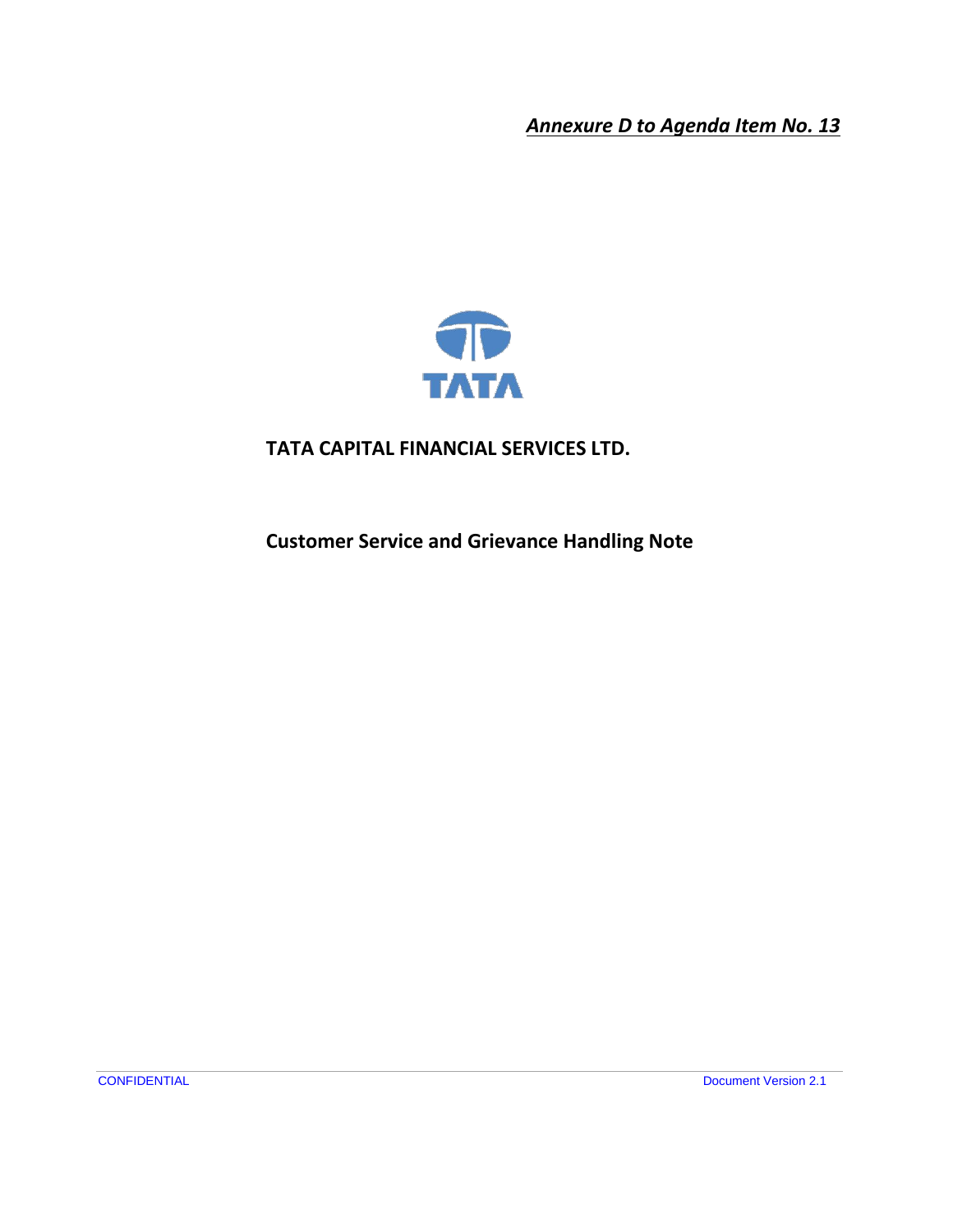## 1. Background:

Customer Service is a key focus area of Tata Capital Financial Services Limited. Customer Service for us is a holistic approach targeting consistent improvement in customer experience and quality of operations. We strongly believe that a satisfied customer is the most important factor in developing our business. The Customer Grievance Redressal Policy outlines the framework for addressing the customer grievances.

We shall ensure that the policy is made available in public domain (website and branches).

## 2. The objective of the policy is to ensure that:

- All customers are treated fairly and without bias at all times
- All issues raised by customers are dealt with courtesy and resolved on time
- Customers are made completely aware of their rights so that they can opt for alternative remedies if they are not fully satisfied with our response or resolution to their complaint

This policy is applicable to all customers of Tata Capital Financial Services Limited and all the matters brought to the notice of Tata Capital Financial Services Limited through its recognised correspondence and interaction channels. This excludes the cases which are sub-judice.

## 3. Overview of Customer Service

Customer interactions are categorized as under:

- i. **Queries (Q)** Customer requirements which can be attended to and closed immediately, without requirement of further processing.
- ii. **Requests (R)** Customer requirements which need further processing.
- iii. **Complaints (C)** Promise to customer not fulfilled or TAT breached. These can be further bifurcated as below
	- a. Non closure of request within promised timeframe.
	- b. Deficiency in Promised services.
	- c. Breach of agreed terms and conditions.

All interactions with customers are recorded in the Customer Relationship Management (CRM) system as one of the above types  $(Q/R/C)$ . The tagging is done based on the Business Process the interaction relates to and detailed scenarios of the customers' queries. A typical Q/R/C tagging is like: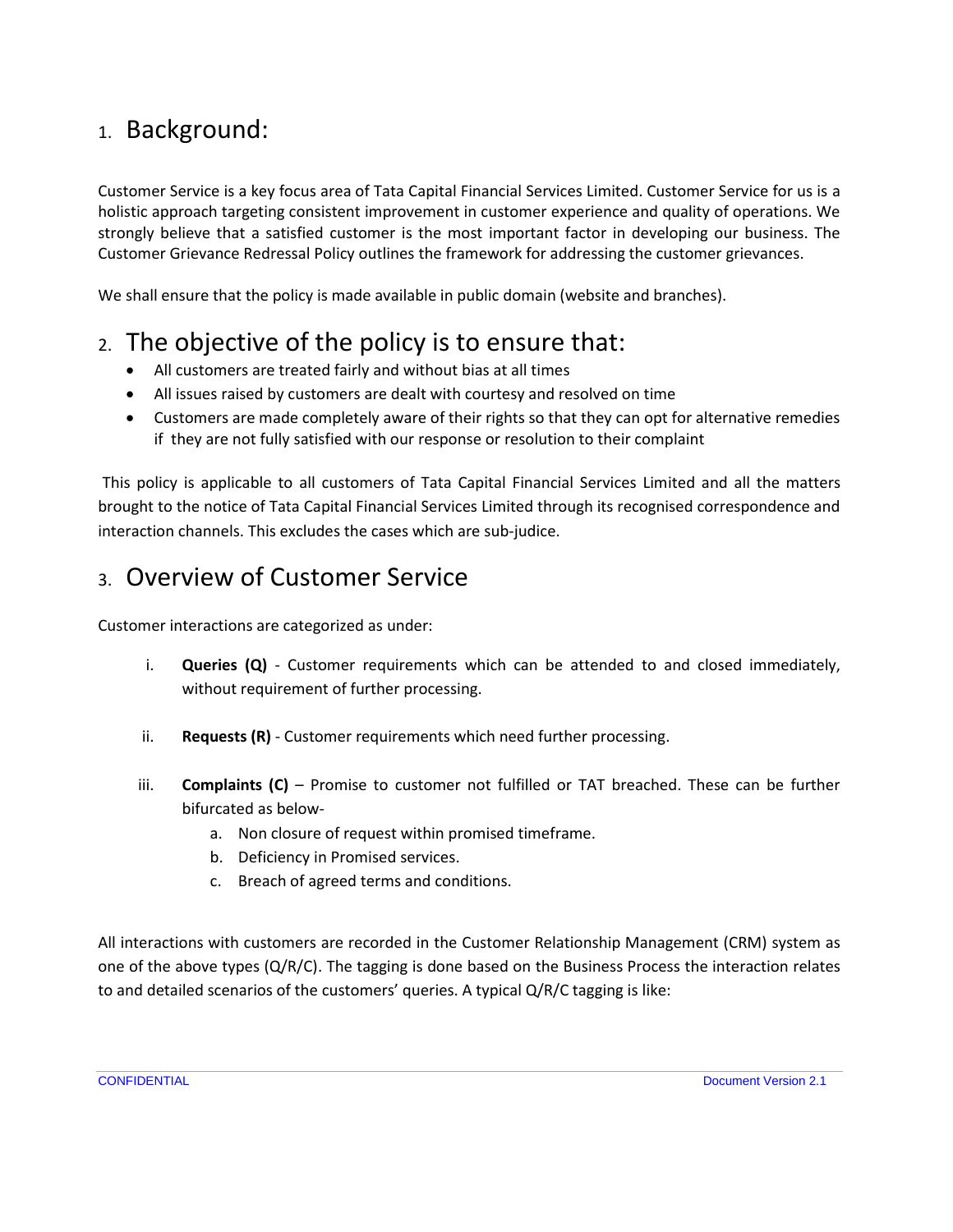| <b>Business Process</b> | Attribute      | Sub Attribute                        |
|-------------------------|----------------|--------------------------------------|
| KYC related             | Address Change | Request Change of Registered Address |

Cases tagged as "Requests" and "Complaints" are assigned to a specific user/ user group whose responsibility it is to resolve the same.

Each Attributes Sub-Attributes (Scenarios) has a predefined TAT by which it needs to be resolved. An escalation matrix is defined in SFDC when QRCs are not closed within the stipulated TAT.

## 4. Aspects of grievance redressal policy:

- a. **Registration**: We enable customers to avail of our services through multiple channels. The various channels available to customers are as follows:
- **Customer care:** Customers can contact our Customer Care over the phone for redressal of issues or send an e-mail/letter to the mail ids/addresses displayed on our website and branches.
- Branch: A customer can walk in to our service branches and be attended by our service executives. The customer would need to fill-up a Customer Request Form (CRF). An acknowledgement is given to the customer for the service requested. In the CRF, the Case ID generated from the CRM system is also mentioned for future reference.
- **Website:** Customers can login into the customer portal to avail self-service for various requirements, as well as to raise service requests, which get updated into the CRM system for resolution.
- **TCL grievance section on website** Tata Capital website provides contact options to customers through web chat facility. Queries from potential customers are addressed through the Chat. Existing customers with Queries, Requests and Complaints are directed to the Email channel.
- **Mobile App**: Customers can login into the Tata Capital Mobile App to avail self-service for various requirements, as well as to raise service requests, which get updated into the CRM system for resolution.
- **Other Digital platforms (Chat Bot, WhatsApp, SMS, Alexa, Google Assist):** We have now gone into the digital space where we have stated servicing customers through WhatsApp, Alexa and Google Assist. Through this he can avail of self service for various requirements, as well as to raise service requests, which get updated into the CRM system for resolution.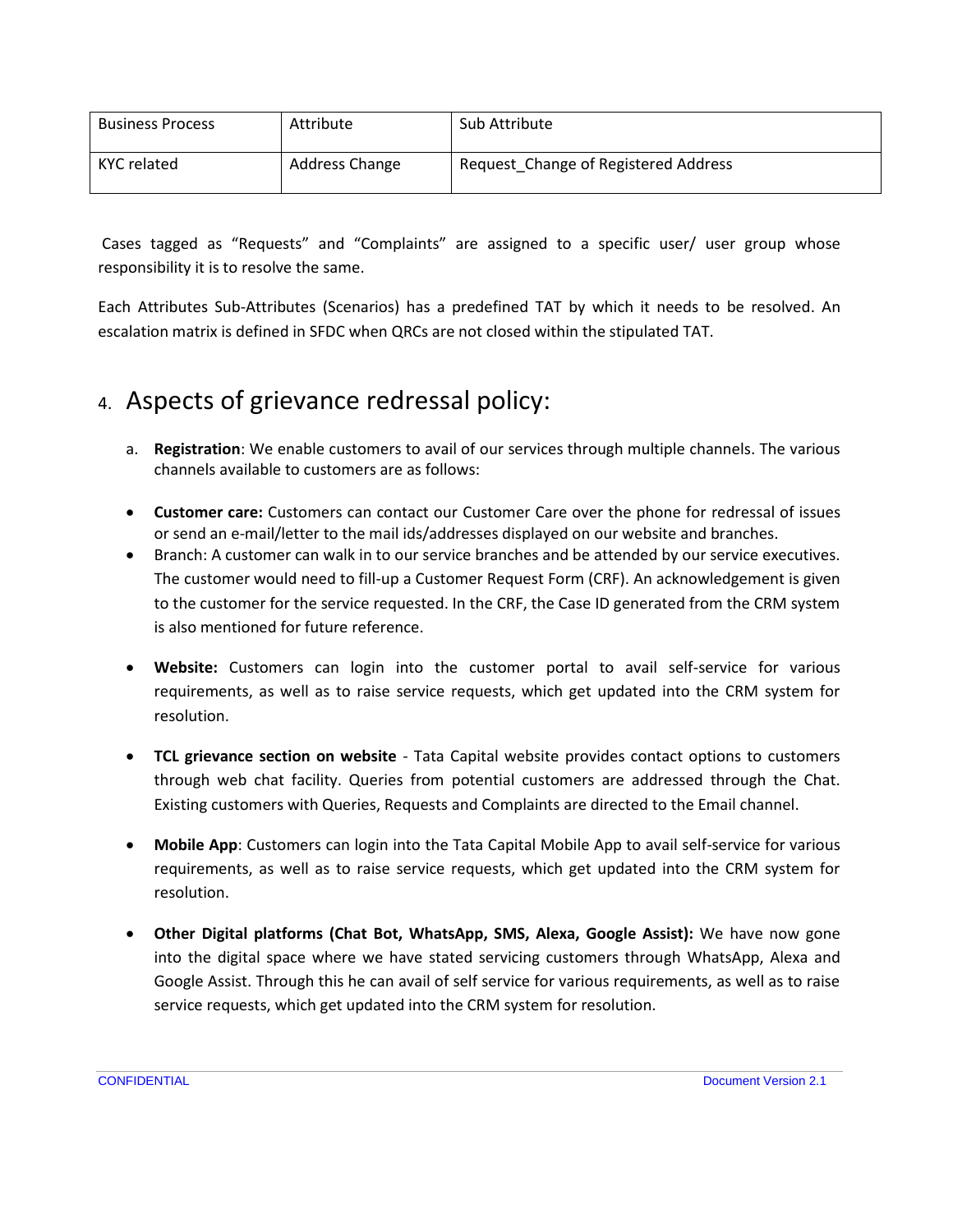- **Social Media Network and On-line Forums:** All grievances and comments related to our products and services on Social media are scanned. This ORM (Online Reputation Management) team makes these available to the Central Customer Service team for resolution.
- **b. Recording and Tracking of QRC**: All the QRCs received by the company must be recorded and tracked for end-to-end resolution. These must be lodged in Customer Relationship Management system (CRM) and assigned to respective groups for resolution.
- c. **Acknowledgement**: Acknowledgement shall be given to all the customers with the expected Turn Around Time.

## **5. Escalation Matrix for Customer:**

If any customer is not satisfied with the resolution received as per above mentioned process, customer has been given the opportunity to escalate as per our grievance matrix on our website. The details of grievance Redressal officers with escalation matrix is given below :

|         | Channel                                                                                 | Addressed to Internally                                    |  |
|---------|-----------------------------------------------------------------------------------------|------------------------------------------------------------|--|
| Level 1 | <b>Customer Care Team</b><br>CFAB - customercare@tatacapital.com / Customer care number |                                                            |  |
|         |                                                                                         | CSFD - contactcommercialfinance@tatacapital.com / Customer |  |
|         |                                                                                         | Care Number                                                |  |
|         |                                                                                         | <b>Microfinance - Customer Care Number</b>                 |  |
| Level 2 | Grievance Redressal Officer                                                             | <b>CFAB</b> - Sudarshan Sharma                             |  |
|         |                                                                                         | <b>CSFD</b> - Farzeen Agboatwalla                          |  |
|         |                                                                                         | Microfinance - Farzeen Agboatwalla                         |  |
|         |                                                                                         | Wealth management - Sundareshwaran TS                      |  |
|         |                                                                                         |                                                            |  |
| Level 3 | <b>Principal Nodal Officer</b>                                                          | Rajesh Kumar                                               |  |
|         |                                                                                         |                                                            |  |
| Level 4 | Ombudsman at RBI                                                                        |                                                            |  |

The Grievance Handling mechanism shall be governed as per the Reserve Bank - Integrated Ombudsman Scheme, 2021 read in conjunction with RBI/2021-2022/126 CO.CEPD.PRS.No.S874/13-01-008/2021-2022 November 15, 2021. The Grievance handling will also take into account the relevant guidelines under the Fair Practices Code prescribed by RBI.

#### **Role of Principle Nodal Officer (Chief Grievance Redressal Officer)**

In accordance with RBI guidelines, the company has a Principle Nodal Officer (Chief Grievance Redressal Officer – CGRO) whose role is primarily, as under: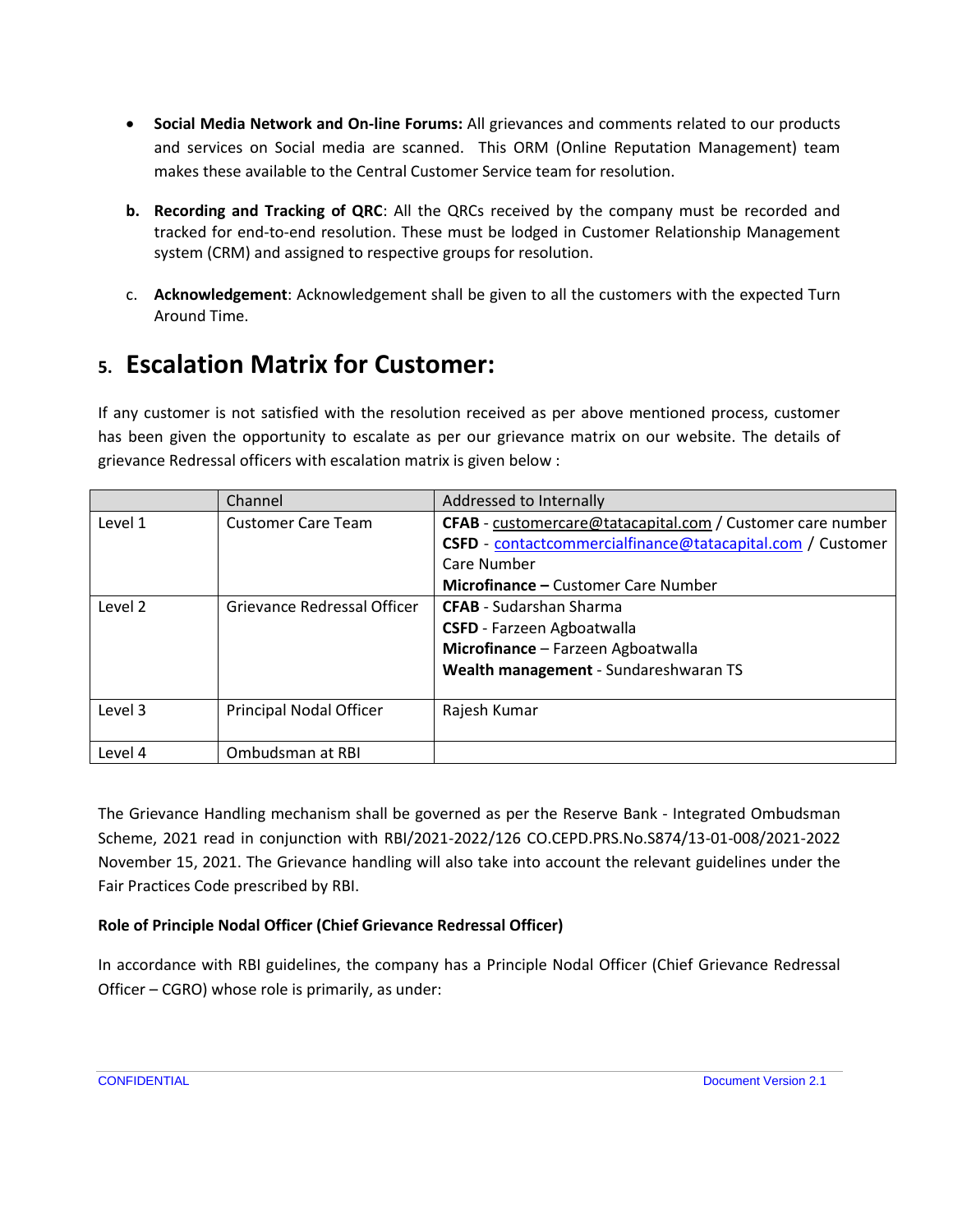- 1. To receive communications (primarily containing grievances) from customers (who use the escalation matrix), from various offices of RBI and to oversee resolution thereof by the Central Customer Service team.
- 2. To independently review the handling of QRCs received based on summarized reports provided by the Central Customer Service team and to provide feedback, thereon.
- 3. To recommend changes in process/documentation/customer responses etc. for improvement of the QRC handling mechanism.
- 4. To periodically present a report on the QRC handling mechanism to the Board/Committee of the Board.

# 6. Standard Operating Procedure (SOP) for Grievance Handling is as given below:

|                |                                                                        | Maximum TAT (Working days)     |
|----------------|------------------------------------------------------------------------|--------------------------------|
| $\mathbf{1}$   | Customer approached Tata Capital                                       | Τ                              |
|                | Based on the customer requirement or concerns the case is tagged as    |                                |
| $\overline{2}$ | QRC.                                                                   | $T+2$ days                     |
|                | If SR type is Query, Same will get auto closed after resolving the     |                                |
| 3              | customer issue. (FTR)                                                  | $T+2$ days                     |
|                | If SR type is Request/Complaint, Same will get auto assigned to the    |                                |
| 4              | respective stakeholders for further processing.                        | $T+2$ days                     |
|                | Request SR Case will be attended by the respective teams and SR is     |                                |
| 5              | closed                                                                 | As per the case individual TAT |
|                | Closure communication triggered to the customer's registered email id  |                                |
| 6              | and mobile number                                                      | Real time on SR closure        |
|                | Complaint SR case is attended by the specialised central Grievance     |                                |
| 7              | Redressal Team                                                         | As per the case individual TAT |
|                |                                                                        | T+20. immediately after the    |
|                | For partial acceptance / rejection decision by the Grievance team,     | Case processing by the Central |
|                | mandatory comment and reasons for partial acceptance / rejection       | Grievance Redressal<br>Team    |
| 8              | and upload of (pop up) evidence and documents                          | (Maximum T+20)                 |
|                |                                                                        | T+20. Immediately after the    |
|                | Auto assigned to Internal Ombudsman ("IO") queue in CRM for further    | Case processing by the Central |
|                | review and decision if the complaint is processed with partial         | Grievance Redressal<br>Team    |
| 9              | acceptance/full rejection of the customer's grievance / complaint.     | (Maximum T+20)                 |
|                |                                                                        | T+20 . Immediately after the   |
|                | Auto Communication triggered to the customers' registered Email id /   | Case processing by the Central |
|                | Mobile number informing the status of the complaint (initial decision) | Grievance<br>Redressal<br>Team |
| 10             | and that same is being reviewed by IO                                  | (Maximum T+20)                 |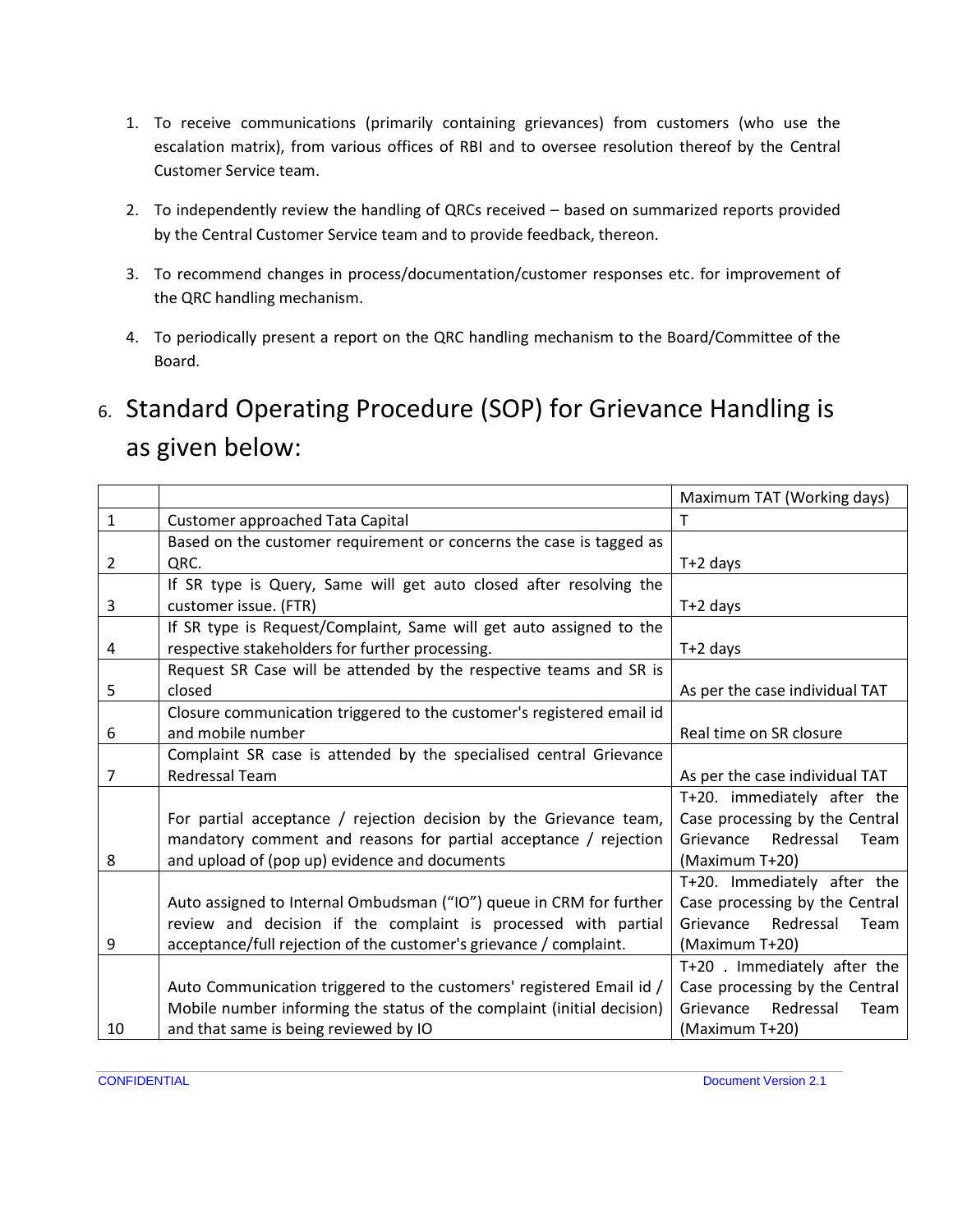|    | The IO will review all such complaints assigned to its queue and can      |             |
|----|---------------------------------------------------------------------------|-------------|
|    | either uphold (accept) or reject the resolution. For such rejections, IO  |             |
| 11 | to recommend a different resolution.                                      | $T+25$ days |
|    | In case the IO upholds the decision of the Internal grievance             |             |
|    | mechanism to reject/partly reject the complaint,<br>the<br>auto           |             |
|    | communication is triggered to the customer stating the fact that the      |             |
|    | complaint has been examined by the IO and, for the reasons stated in      |             |
|    | the reply, the decision of the Internal grievance mechanism has been      |             |
| 12 | upheld.                                                                   | $T+25$ days |
|    | If IO recommends a different resolution, the SR will get auto assigned    |             |
| 13 | to the PNO queue.                                                         | $T+25$ days |
|    | PNO will go through the recommendation of IO and may either accept        |             |
| 14 | or reject the same.                                                       | $T+25$      |
|    | If PNO agrees and accepts the recommendation of IO, same will be          |             |
| 15 | actioned accordingly and communicated to customer                         | $T+27$ days |
|    | If PNO disagrees with the recommendation of IO, the SR will get           |             |
|    | further auto assigned to MD's queue for final decision / approval on      |             |
| 16 | the original decision.                                                    | $T+27$ days |
|    | MD will review all such complaints and may either accept IO's             |             |
| 17 | recommendations or go with the original decision                          | T+30days    |
|    | If MD approves the original decision, the case will get closed with final |             |
|    | decision and communication to the customer. In such cases, the reply      |             |
|    | to the complainant shall explicitly state the fact that the               |             |
|    | complaint was examined by the IO and the decision of the NBFC was         |             |
|    | overruled by the IO in favour of the complainant; however, the NBFC,      |             |
|    | with the approval of the Managing Director, has disagreed with the        |             |
|    | decision of the IO. The communication will also mention that the          |             |
|    | customer can further approach RBI for redressal and the RBI CMS           |             |
| 18 | portal link will be mentioned in the same.                                | $T+30$ days |
|    | If the MD agrees with the IO's recommendation, the case will be auto      |             |
|    | assigned to PNO for implementing the recommendation and further           |             |
| 19 | final communication to the customer.                                      | $T+30$ days |

## **7. Training to Staff**

Based on the analysis of complaints handled by Internal Ombudsman, training to staff would be provided to raise awareness among the frontline staff about, the pattern of complaints being received, their root causes, remedial measures and expected action on the part of frontline staff.